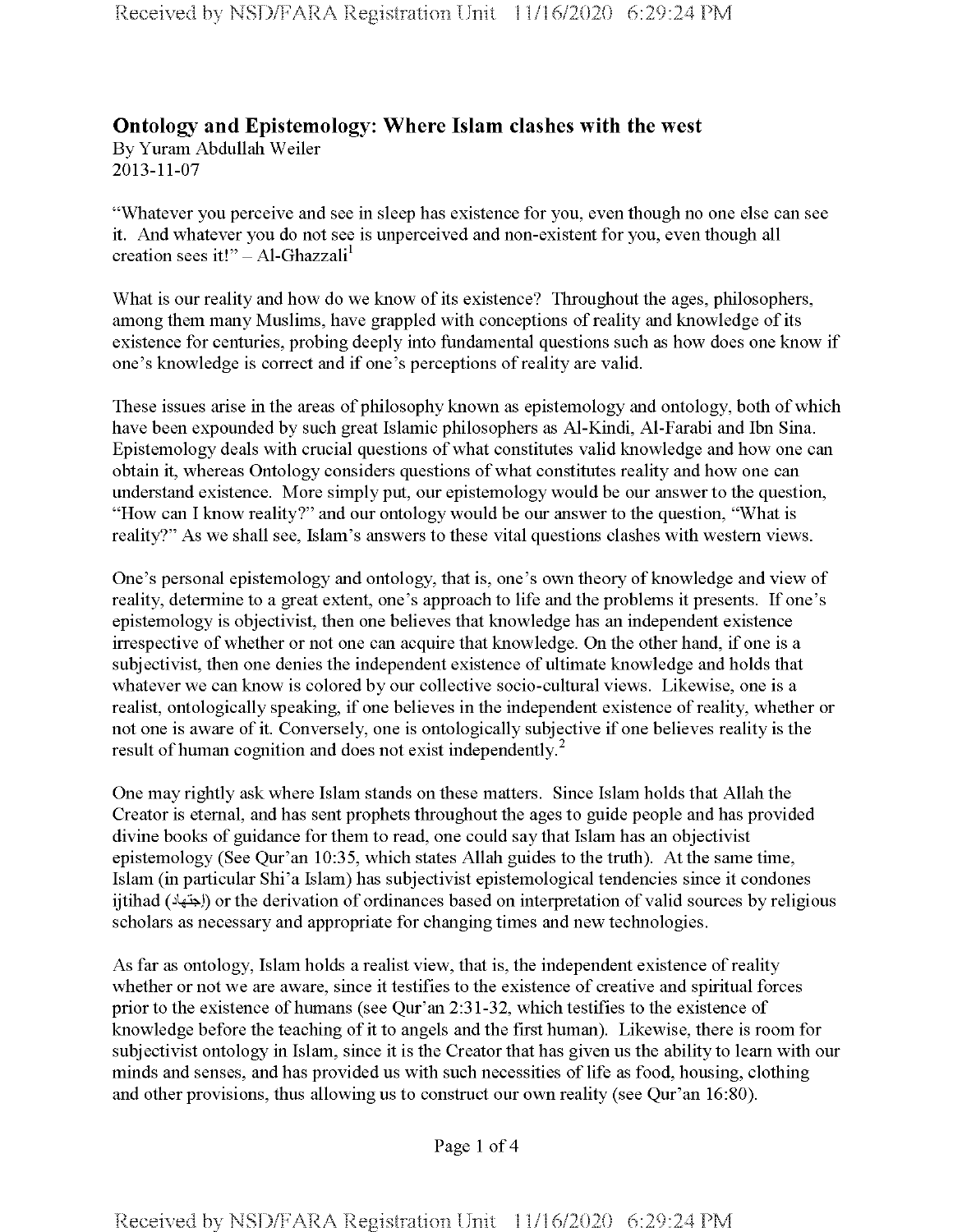In short, a practitioner of Islam, a Muslim, uses the epistemology of Allah (namely the Qur'an and Sunnah-Prophetic traditions) to know His ontology (existence).<sup>3</sup> This approach places Allah at the center of the universe with the ultimate source of knowledge being His revelation. This is in sharp contrast with western anthropocentric views of epistemology and ontology which are heavily influenced by materialist notions of man and the universe, derived mainly from the rationalism of René Descartes. By postulating a theocentric world view and rejecting the greedy materialism of a shallow, consumer-oriented lifestyle, Islam clashes harshly with the west in both epistemology and ontology.<sup>4</sup>

However unlike Christianity and western secularism, Islam rejects the notion of an intrinsic conflict between the sciences and religious teachings. "Islam attempts to synthesize reason and revelation, knowledge and values in its approach," writes scholar Yadollah Dadgar of Tarbiat Modares University in Tehran, pointing out that in the west, the dominance of materialistic and mechanistic paradigms of science has weakened this synthesis. Muslim philosophers, unlike their western counterparts, were able to find a peaceful relationship between faith, science, reason and rationality.<sup>5</sup> Of Muslim philosophers in general, scholar Amber Haque of the United Arab Emirates University in Al-Ain writes, "As opposed to the Greeks who had revolted from the Christian religious dogmas, Muslims actually reconciled religion with philosophy."6

Ofthe Islamic philosophers, perhaps the best known is Abu Nasr Muhammad ibn Muhammad Al-Farabi (^'jlil' *\*\*\*\* ot \*\*\*\** j^4>?'). Bom in 872 in Khorasan, Iran and died in 950 in Aleppo, Syria, he was a Muslim scientist, philosopher, cosmologist, logician and musician. Ofhim, Majid Fakhry of Georgetown University writes, "Al-Farabi's contributions ... entitle him to a position of undoubted preeminence among the philosophers of Islam."<sup>7</sup> Al-Farabi's treatises on the logic of Aristotle were a key element of the passing of this knowledge to Christian scholars in the middle ages, and had a great influence on later Islamic philosophers such as Ibn Sina, or Avicenna as he is known in the west. He even had a great influence on the thinking and philosophy of the Jewish sage, Rabbi Moses ben Maimon, the Rambam, better known in the west as Maimonides, who said of Al-Farabi, "All his writings are faultlessly excellent."<sup>8</sup> Also famous for The Great Book of Music (كتاب الموسيقي الكبير kitab al-musiqi al-kabir), Al-Farabi has been called "The Second Teacher," that is, second only to Aristotle.<sup>9</sup>

Another great Muslim philosopher, theologian and mystic also from Khorasan, Iran is Abu Hamid Muhammad al-Ghazzali (أبو حميد الغزالي), who was born in 1058, and died in Tus in 1111.<sup>10</sup> wrote on human nature and discovering the self, which he described as consisting of qalb( $\ddot{\mathbf{u}}$ ), ruh(روح), nafs (نفس) and aql (JS) - roughly speaking, heart, spirit, soul and mind - all of which are considered spiritual entities. These are further subdivided, for example the nafs: Nafs l'ammarah (نفس لأمارة) - the soul that seeks to gratify passions and do evil, see Qur'an 12:53, Nafs Lawammah (نفس لموامة) - the soul that knows right from wrong, see Qur'an 75:2, and Nafs Mutmainnah (نفس مطمئنة) - the soul which arrives at the ultimate peace, see Qur'an 89:27.<sup>11</sup>

It is interesting to note that many ideas used in psychology in the west today have an origin with Islamic scholars. Haque writes, "In the area of psychology, we also find that it was the early Muslim scholars who originated many psychological theories and practices prevalent today."<sup>12</sup> For example, one of the earliest works on dreams is that of Abu Bakr Muhammad Ibn Sireen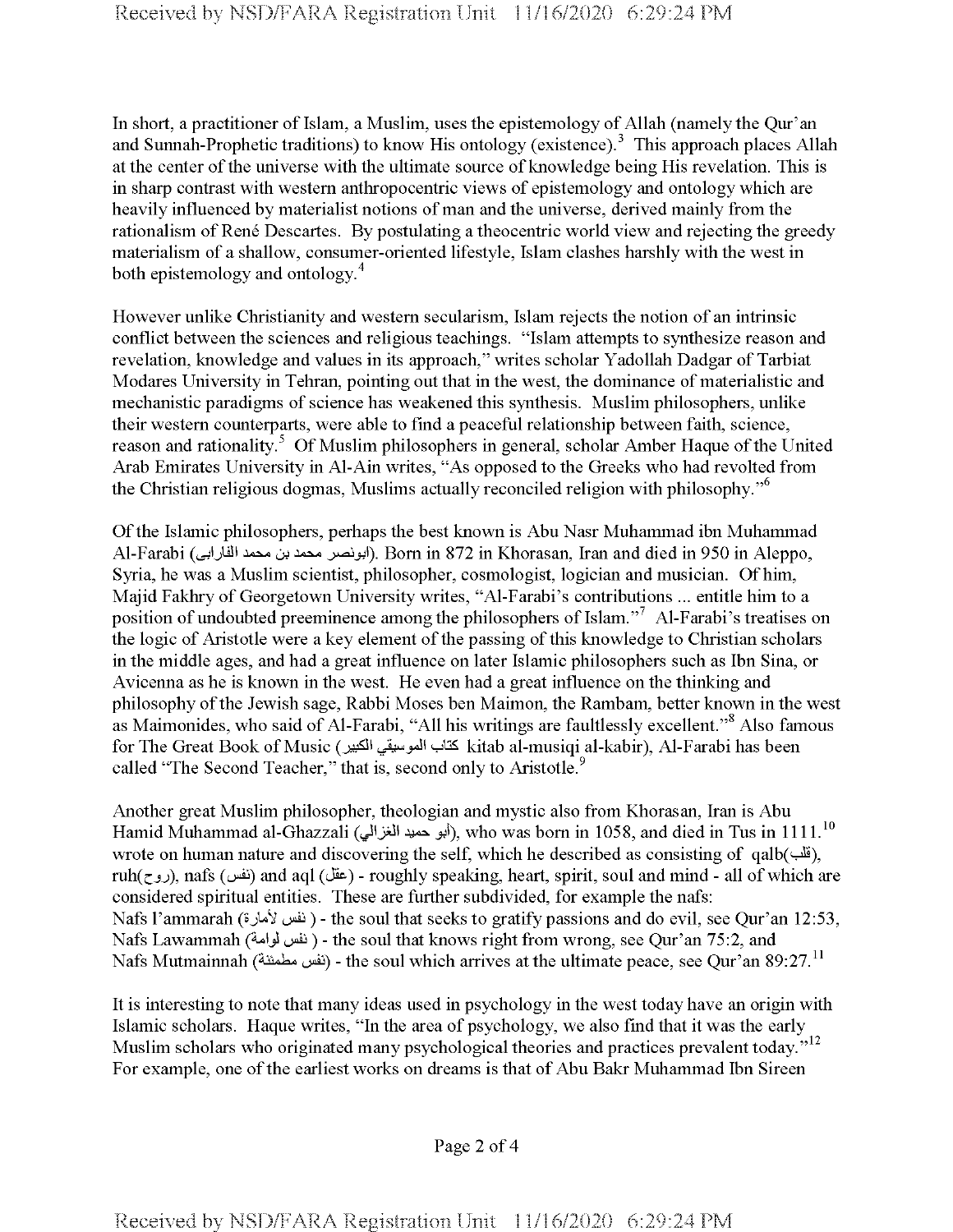$(60, 654-728)$ , whose perspective on analysis is quite different from the western approach, which is now based on Freud and his ideas of sexual and aggressive interpretations.<sup>13</sup> Al-Ghazzali taught that man was between the animals and the angels. With the acquisition of knowledge, man could rise above the angels, but could fall to the level of the animals if passions, anger and lusts are allowed to rule. He taught that Tazkiyat an-Nafs (تزكية النفس) - purifying one's soul - is incumbent upon everyone, is the result of one's own good self-conduct, and is possible without destroying all of one's natural tendencies, $14$  which in the west would be called self-help.

The problem with the approach to human well-being in the confused western secular-Christian society is that it has placed the person's spiritual and theistic nature into a separate category known as "religion," to be pursued or ignored as desired. As Haque explains, "This process of secularization grossly neglected the moral and spiritual phenomena within man and left it up to the individual to practice religion." This, in a sense, puts western psychology in direct conflict with man's innate spiritual nature, and of course, the Islamic theory of human nature which recognizes this inherent spirituality and human free will. Identifying this clash with Islam, Haque asserts, "Modem psychology makes grave assumptions that human behaviors are observable by the senses and therefore subject to quantification and measurement, while ignoring the transcendental aspect in man."<sup>15</sup>

The western secularists often ask the question of why is there a need for a "theological structure," religion in other words, if humans are, at least theoretically capable of deducing right from wrong and the existence of the Creative Force. In response, Al-Ghazzali informs us that since humans are ruled by unlimited appetites, seeking the increase of material wealth and satisfaction of carnal desires, reason has been created to restrain them and the Shari'a, or Islamic law, has been sent by means of the Prophets  $(a.s.)$  to clarify reason.<sup>16</sup>

The west, in contrast to Islam, believes that by unleashing all of these self-serving appetites (and not passing moral judgment upon them) in the so-called free market, the maximum level of happiness for everyone will be achieved.<sup>17</sup> As humans have freedom of choice, Islam maintains that without the Divine guidance revealed to us through Allah's Prophets and Imams (a.s.), there is no guarantee an individual would make the wisest choices for ultimate happiness and success in this world much less the next, which the secular west denies.

Sharply incompatible with Islam, modem western ontology denies the hereafter while its epistemology denies knowledge acquired through revelation. These irreconcilable differences in epistemology and ontology lie at the heart of the continual clash between Islam and the west.

## Endnotes

<sup>1</sup> Al-Ghazzali, *On Knowing This World and the Hereafter,* trans. Muhammad Nur Abdus Salam (Chicago, Kazi Publications, 2002), 43.

<sup>2</sup> Naail Mohammed Kamil, "Ontology and Epistemology in Management Research: An Islamic Perspective," *Postmodern Openings* 7 (2011): 68-69.

<sup>3</sup> Naail Mohammed Kamil, ibid., 70-71.

<sup>4</sup> "Epistemology the real difference between West and Islam," *Daily Times*, April 25, 2013, accessed November 6, 2013, http://www.dailvtimes.com.pk/default.asp?page=2013%5C04%5C25%5Cstorv 25-4-2013 pg!2 9.